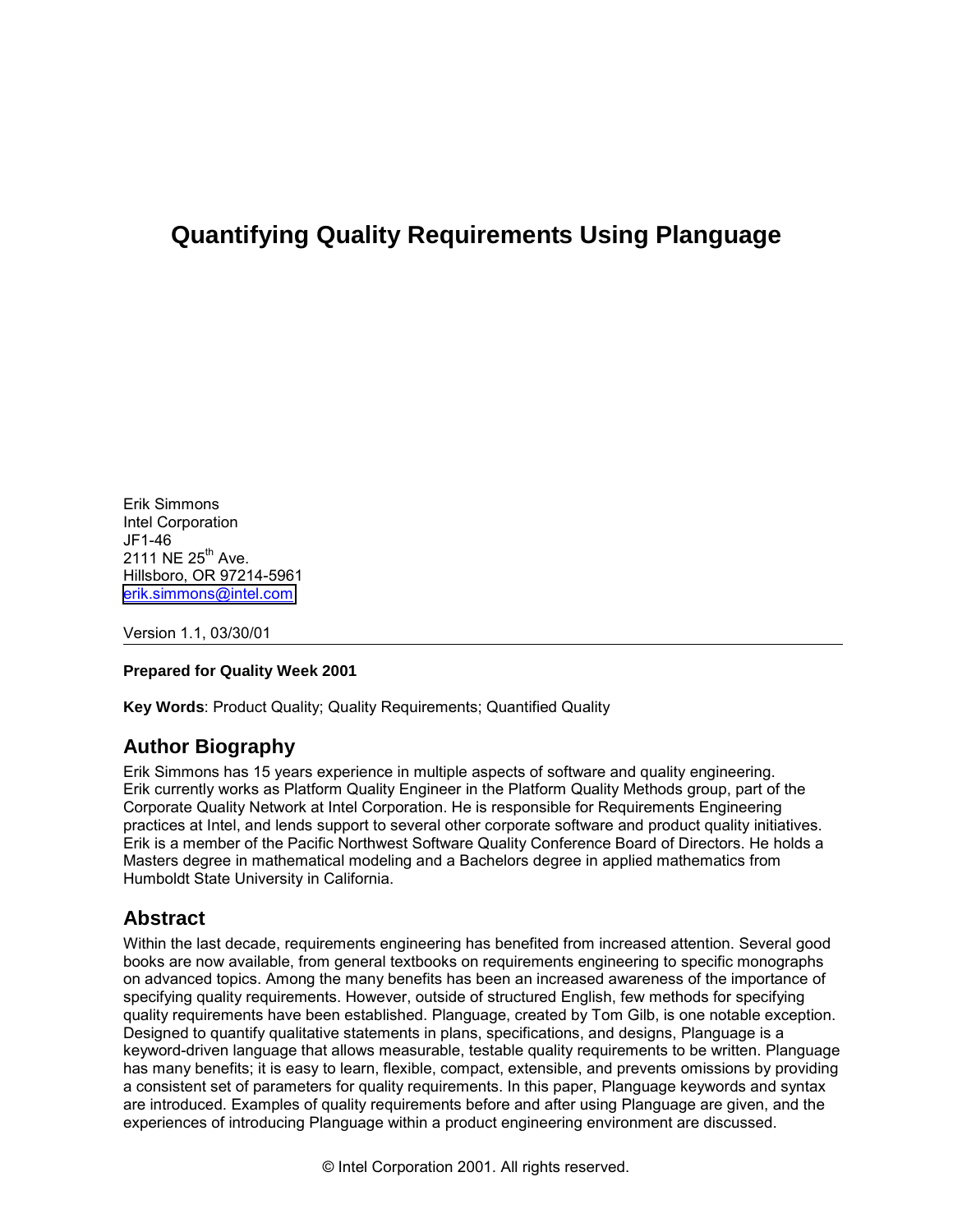# **Introduction**

The last decade has seen an increased focus on the methods, process, and benefits of good requirements engineering. In the past few years alone, several very good books have been published on the topic. Undergraduate and graduate programs now more commonly introduce students to the fundamental concepts and techniques of requirements engineering.

Despite these and other advances, few techniques are taught for properly specifying quality attributes like performance, reliability, scalability, and ease of use. In most cases, structured English sentences are used to express the underlying requirements using terms that are difficult or impossible to test adequately. Qualitative terms like *easy, fast, reliable, secure, scalable, efficient, robust,* and a host of others are fertile ground for misunderstandings between product stakeholders.

Planguage was created by Tom Gilb in order to overcome these problems by quantifying qualitative terms [Gilb01, Gilb97a, Gilb97b]. Planguage is a keyword-driven language whose name is derived from a contraction of the words planning and language<sup>1</sup>. Planguage can be used in requirements specifications, design documents, plans, and other places where qualitative statements are common. Its primary benefits are quantifying the qualitative and improving communication about complex ideas. In addition to these, Planguage has several other desirable features and benefits:

#### **Ease of Learning and Use**

Planguage can be taught effectively to individuals and groups in a short period. At Intel, Planguage is covered in only a few hours as part of the requirements engineering curriculum. Although this brief exposure is not enough to guarantee successful adoption and use of Planguage, when combined with a small amount of follow-up mentoring and a catalog of examples the results have been quite good. More than 1,200 students at Intel have been exposed to Planguage within the past 12 months, and Planguage has made its way into many product development efforts. It is used by engineering, quality assurance, marketing, and program management alike in a widening array of documents, plans, and designs.

### **Flexibility and Extensibility**

Planguage is designed to be extensible and customizable to fit local needs. This includes the addition of keywords and the rich structure of Planguage, with its ability to create and label statements, collections, and other internal structures for reuse. These properties have made Planguage popular and useful across differing product development efforts – an essential capability in order to obtain broad adoption and use in as diverse an environment as Intel.

### **Prevention of Omissions**

l

One of the most powerful benefits of Planguage is its ability to prevent omissions when quantifying qualitative statements. Because keywords are prescribed for all the important dimensions, users of Planguage are less likely to omit necessary information. Planguage is equally effective in this regard whether implemented as a table within a document or as part of an automated requirements repository. In both cases, users praise its ability to bring issues to light through its complete, separate, and consistent treatment of the important dimensions of quantification.

### **Separation of Success and Survival**

When considering qualitative concepts, there are usually many levels of achievement (or a range of achievement) possible. The question is not whether a system is reliable or secure, but *how* reliable or secure. Planguage excels at expressing these ideas through its use of more than one level of achievement. By allowing for specification of the best recorded level of performance, the

 $1$  The term Planguage is also used as the name of some programming languages for parallel processors, but that use is not related to its use in this paper.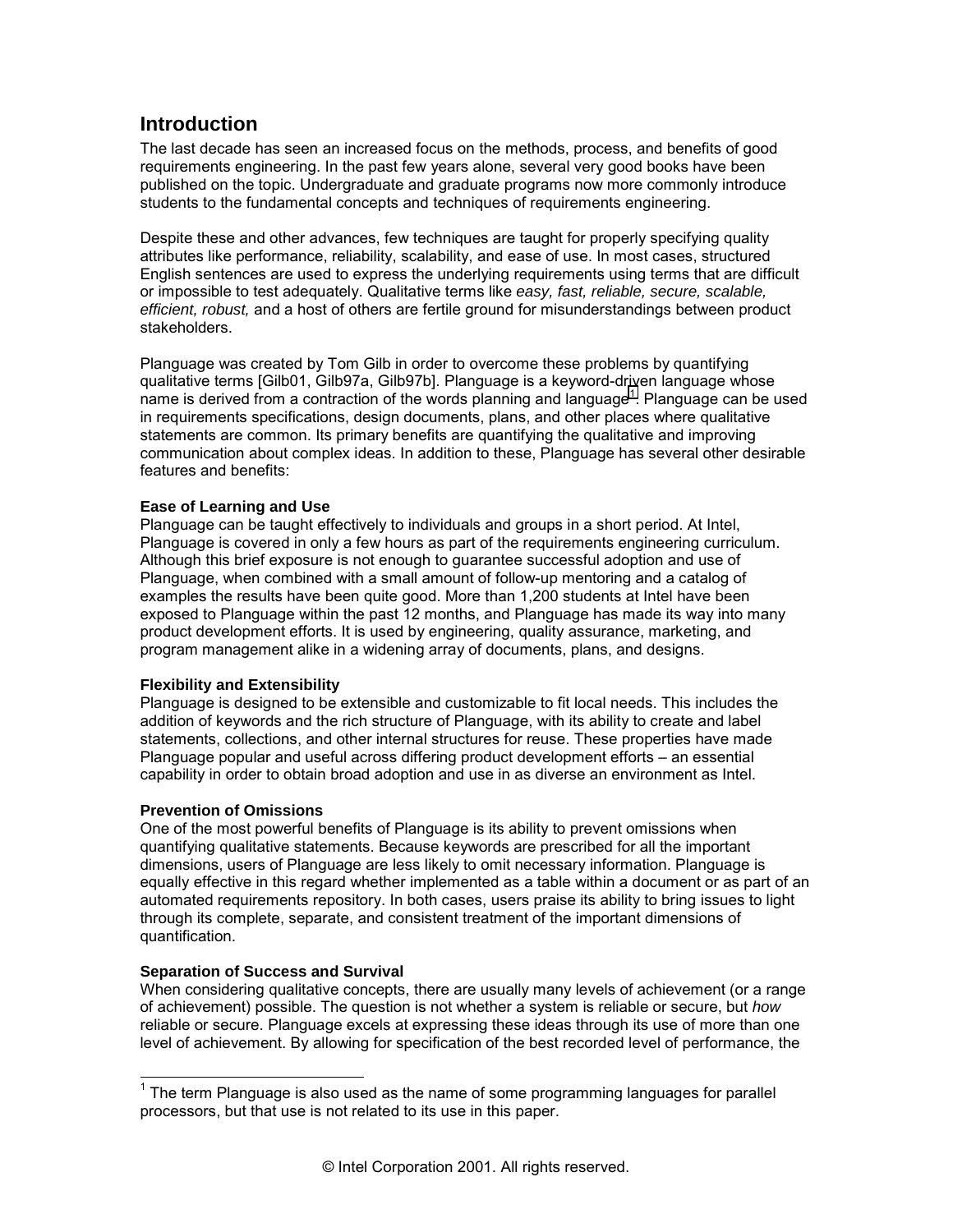optimum level, the planned level, and the level below which financial or political failure occurs, Planguage paints a detailed and complete picture of success and survival, allowing for informed, due-diligent decision making.

# **Planguage Keywords & Syntax**

Planguage has a rich set of keywords. The commonly used keywords are given in Table 1.

### **Table 1: Planguage Keywords**

| <b>TAG</b>         | A unique, persistent identifier                                       |
|--------------------|-----------------------------------------------------------------------|
| <b>GIST</b>        | A short, simple description of the concept contained in the Planguage |
|                    | statement                                                             |
| <b>STAKEHOLDER</b> | A party materially affected by the requirement                        |
| <b>SCALE</b>       | The scale of measure used to quantify the statement                   |
| <b>METER</b>       | The process or device used to establish location on a SCALE           |
| <b>MUST</b>        | The minimum level required to avoid failure                           |
| <b>PLAN</b>        | The level at which good success can be claimed                        |
| <b>STRETCH</b>     | A stretch goal if everything goes perfectly                           |
| <b>WISH</b>        | A desirable level of achievement that may not be attainable through   |
|                    | available means                                                       |
| <b>PAST</b>        | An expression of previous results for comparison                      |
| <b>TREND</b>       | An historical range or extrapolation of data                          |
| <b>RECORD</b>      | The best-known achievement                                            |
| <b>DEFINED</b>     | The official definition of a term                                     |
| <b>AUTHORITY</b>   | The person, group, or level of authorization                          |

As an example of the extensibility of Planguage, four sub-keywords have been created for the keyword METER. The sub-keywords are designed to add precision and specificity to the METER statement, and are given in Table 2.

### **Table 2: Sub-keywords for the METER Keyword**

| <b>METHOD</b>    | The method for measuring to determine a point on the Scale      |
|------------------|-----------------------------------------------------------------|
| <b>FREQUENCY</b> | The frequency at which measurements will be taken               |
| <b>SOURCE</b>    | The people or department responsible for making the measurement |
| <b>REPORT</b>    | Where and when the measurement is to be reported                |

Besides keywords, Planguage also offers several convenient and useful sets of symbols:

- Fuzzy concepts requiring more details are marked using angle brackets: <fuzzy concept>
- Qualifiers, which are used to modify other keywords, are contained within square brackets: [when, which,  $\dots$ ]
- A collection of objects is indicated by placing the items in braces:  $\{item1, item2, ...\}$
- The source for a statement is indicated by an arrow: Statement  $\leftarrow$  source

# **Using Qualifiers**

Qualifiers allow for precise description of conditions and events. They add richness, precision, and utility to Planguage. Here are several (unrelated) examples of qualifier use:

PLAN **[Q1 '00]**: 20,000 units sold

MUST **[First year]**: 120,000 units sold

WISH **[First release, enterprise version]**: 1 Dec. 2000 PLAN **[US market, first 6 months of production]**: Defects Per Million < 1,000

METER **[Prototype]**: Survey of focus group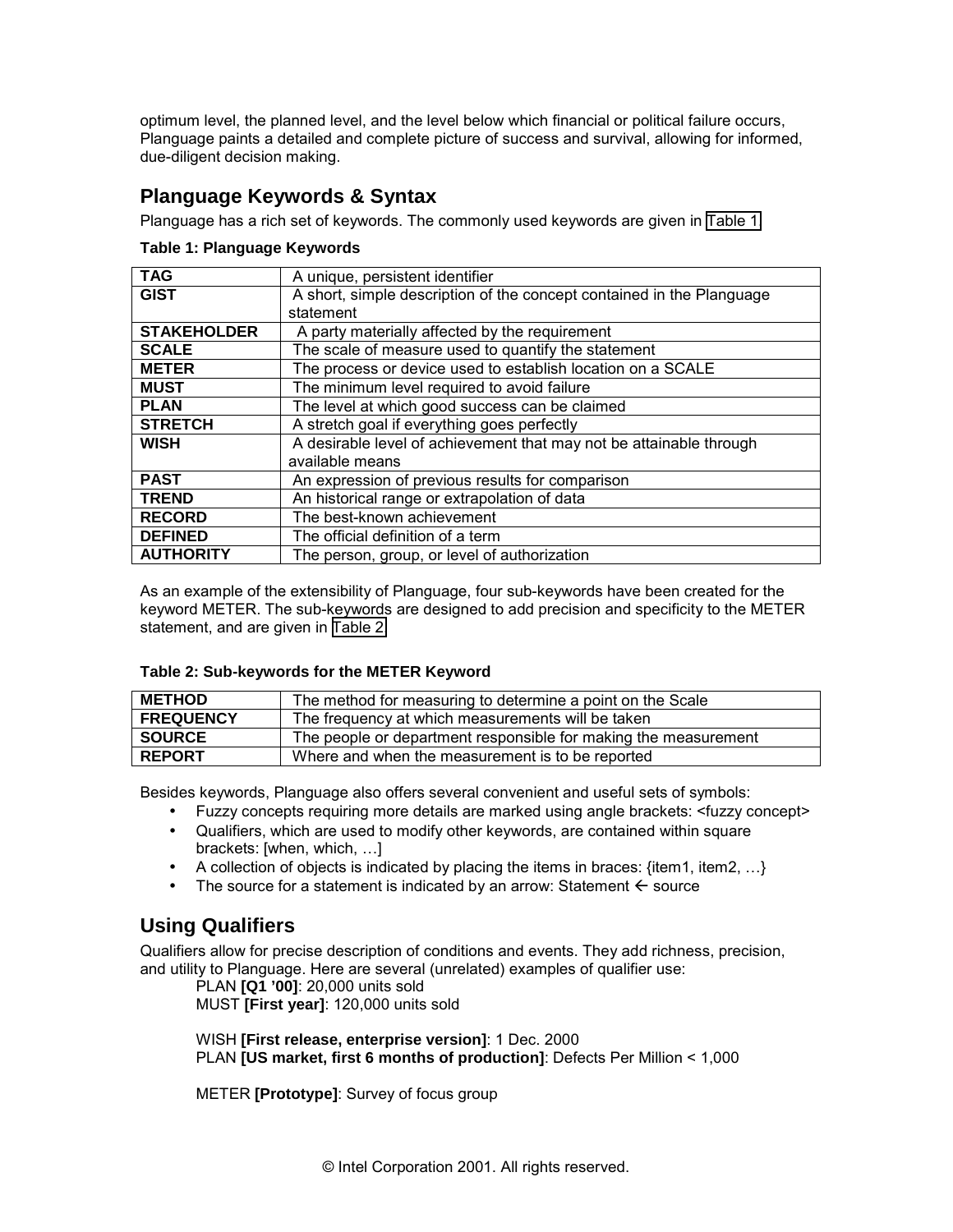### METER **[Release Candidate]**: Usability lab data

# **A Basic Application of Planguage**

Requirements often contain statements like the following:

*"The system must be easy to learn."* 

When presented with this first requirement, nearly everyone would agree that it is not testable as written. It is up to the tester or someone else downstream to decide what "easy" is, what "learn" means, and how to test whether the product meets minimum levels of goodness.

A second common form of the statement of usability is made in structured English:

*"The system must be used successfully to place an order in under 10 minutes without assistance by at least 80% of test subjects with no previous system experience."* 

This is an improvement over the first requirement, and represents the typical state of the practice. The second wording gets a better response for testability, and many believe that they could write and execute tests for it.

Here is the Planguage version:

TAG: Learnable

GIST: The ease of learning to use the system.

SCALE: Time required for a Novice to complete a 1-item order using only the online help system for assistance.

METER: Measurements obtained on 100 Novices during user interface testing.

MUST: No more than 7 minutes 80% of the time

PLAN: No more than 5 minutes 80% of the time

WISH: No more than 3 minutes 100% of the time

PAST [our old system]: 11 minutes *recent site statistics* 

Novice: DEFINED: A person with less than 6 months experience with Web applications and no prior exposure to our Website.

This statement provides a great deal of information in a compact format. Additionally, it is testable and far less ambiguous than the previous structured English statement.

### **Finding Scales and Meters**

Scales exists for just about any concept. Here are some helpful hints for locating/defining scales:

- Divide the measured quality into its elementary components first if possible
- Use known, accepted scales of measure when possible
- Derive new scales from known scales by substituting terms
- Incorporate qualifiers in the scales to increase usefulness and specificity
- Don't confuse scale with meter
- Share effective scales with others

Examples of scales for several situations are given in Table 3:

#### **Table 3: SCALE Examples**

| <b>Environmental Noise</b> | dBA at 1.0 meter                                           |
|----------------------------|------------------------------------------------------------|
| <b>Software Security</b>   | Time required to break into the system                     |
| <b>Software</b>            | Average engineering time from report to closure of defects |
| Maintainability            | reported prior to release                                  |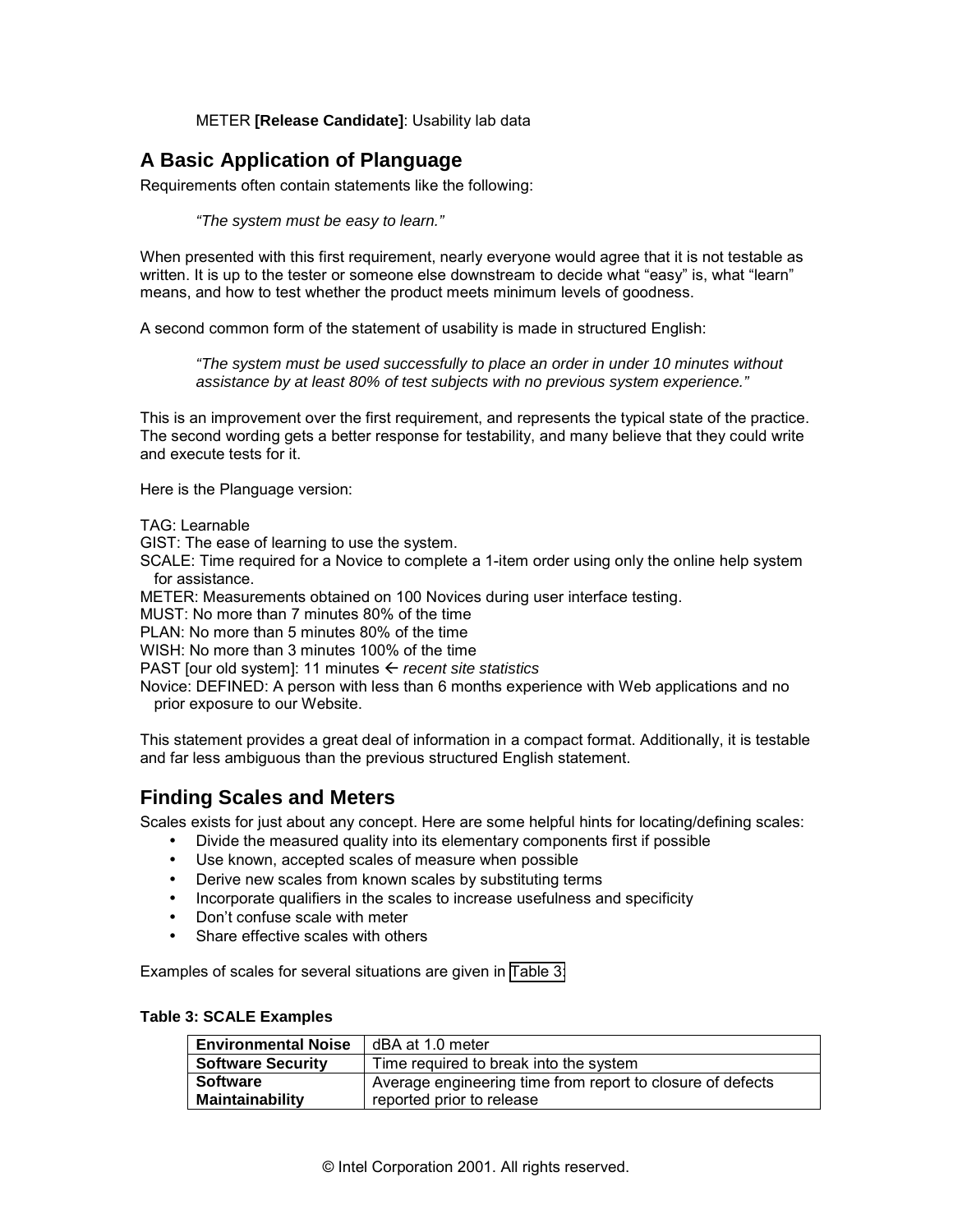| <b>System Reliability #1</b> | The Mean Time To Failure of the system                                                |
|------------------------------|---------------------------------------------------------------------------------------|
| <b>System Reliability #2</b> | The time at which a certain percentage of the system failures                         |
|                              | have occurred (known as the B-life). For example, at the B10                          |
|                              | life, 10% of the units have failed.                                                   |
| <b>System Learnability</b>   | Average time for <novices> to become <proficient> at a defined</proficient></novices> |
|                              | set of tasks (this can be measured on competing prototypes)                           |
| <b>Vendor Of Choice</b>      | Gaps between customer's expressed importance and                                      |
|                              | satisfaction for various product and service attributes                               |
| <b>Revenue</b>               | Total sales in US\$, Average Selling Price, etc.                                      |
| <b>Market Share</b>          | Percentage of Total Available Market (TAM)                                            |

To locate a meter, study the scale carefully. If no meter comes to mind:

- Look at references, handbooks, examples, etc. for ideas
- Ask others for their experience with similar methods
- Look for examples within test procedures

Once you have located a candidate meter, be sure that:

- The meter is adequate in the eyes of all stakeholders
- There is no less-costly meter available that can do the same job (or better)
- The meter can be measured *before* product release or completion of the deliverable

Examples of Meters for several situations are given in Table 4:

|  | <b>Table 4: METER Examples</b> |  |
|--|--------------------------------|--|
|  |                                |  |

| <b>Environmental Noise</b>   | Lab measurements performed according to the Environmental             |  |
|------------------------------|-----------------------------------------------------------------------|--|
|                              | <b>Test Handbook</b>                                                  |  |
| <b>Software Security</b>     | An attempt by a team of experts to break into the system using        |  |
|                              | commonly available tools                                              |  |
| <b>Software</b>              | Analysis of at least 30 consecutive defects reported and              |  |
| Maintainability              | corrected during development                                          |  |
| <b>System Reliability #1</b> | A Probability Ratio Sequential Test demonstration with $\alpha$ =10%, |  |
|                              | $\beta$ =10%, Discrimination Ratio = 3                                |  |
| <b>System Reliability #2</b> | Weibull analysis of 50 sample units bench tested to failure           |  |

### **Planguage Examples**

In practice, the TAG keyword is often dropped, as is the GIST keyword. Instead, the tag itself is placed before the text of the gist, like this:

LEARNABLE: The ease of learning to use the system

instead of

TAG: Learnable GIST: The ease of learning to use the system

Most of the examples that follow use the shorter format combining the tag and gist.

#### **Example 1: Power Consumption**

Before Planguage, here is an actual requirement as written. Only the company names have been altered: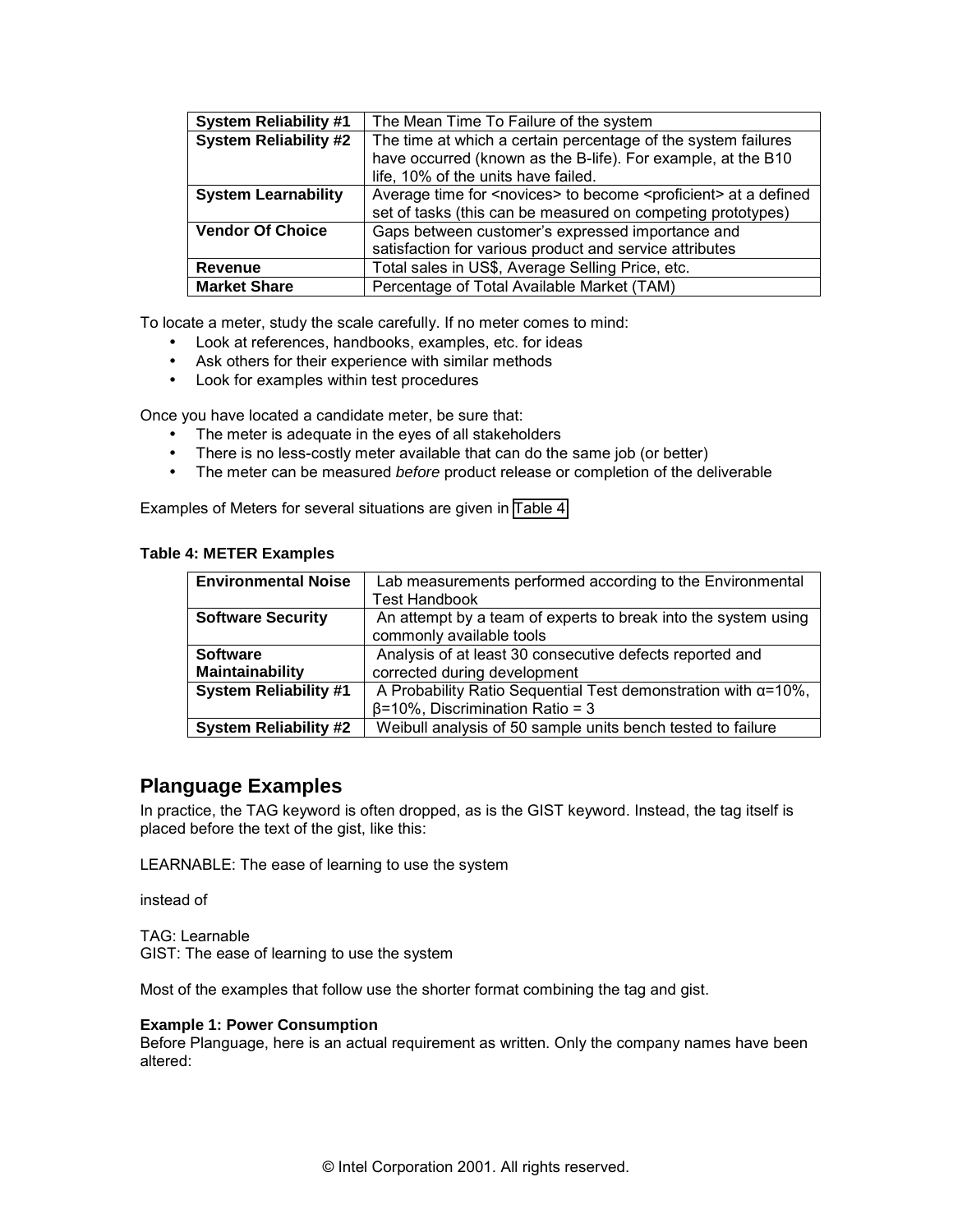ìThe third key requirement is power consumption. Generally, the power consumption requirements are driven by noise requirements, or CE compatibility. The customers expressed the need for lower active power consumption so that passive cooling can be used. However, this is one possible implementation, and other implementations need to be addressed by engineering. Standby power consumption should meet the levels obtained by CE devices; 5-10W, and be achievable with the fan off. Cost is a factor. 10W standby is acceptable if the implementation cost is less than that of 5W standby. These requirements were articulated by *Company1*, *Company2*, *Company3*, *Company4*, and *Company5*.î

The same requirement written using Planguage:

STANDBY: Standby Power Consumption  $\leftarrow$  {Company1, Company2, Company3, Company4, Company5} GIST: The amount of power consumed by the system with the fan off and the HDD not spinning SCALE: Watts METER: Measurement on 3 units for 10 seconds at 23°C, ± 2°C MUST: 10W PLAN[CostOK]: 5W CostOK: Design and manufacturing costs do not exceed 10W cost by more than 25% NOTE: Relates to noise and CE compatibility requirements. Passive cooling within the system is desired.

This rewritten statement is traceable (since it is uniquely and persistently identified by its TAG), measurable (and testable), and more precise than the original while taking up less space and using fewer words than before.

#### **Example 2: Acoustic Noise**

Another actual requirement, as originally written:

ìThe second key requirement is that the acoustic noise generated by the PC be at levels similar to common consumer electronics equipment. Based on OEM feedback, this acoustic noise level while the PC is active (HDD active) needs to be in the range of 25-33dB. *Company1* shared the progress they have made in this area. They have moved from 38dB active in 1996 to 33dB active in 1997. Their goal is to maintain less than 33dB. *Company2's* requirement is 25dB during active state."

Rewritten using Planguage:

NOISE: Acoustic Noise ← {Company1, Company2} GIST: The amount of acoustic noise generated by the system with the fans running and HDD spinning. SCALE: dBA METER: Acoustic Sound Pressure test from the current Environmental Test Handbook, measured on 3 units MUST [Company1]: 33dBA MUST [Company2]: 25dBA PLAN: 25dBA TREND [1996 - 1997, Company2]:  $38$ dBA  $\rightarrow$   $33$ dBA

Note that other solutions are possible. The original requirement does not make clear whether the PLAN should be 33dB, 25dB, or some other value. Similarly, the MUST statement(s) could be written in several other ways. It is the conversations required to determine which expression is correct that are valuable.

#### **Example 3: Development Process Efficiency**

This example makes use of the optional sub-keywords for the Meter (Method, Frequency, Source, and Report).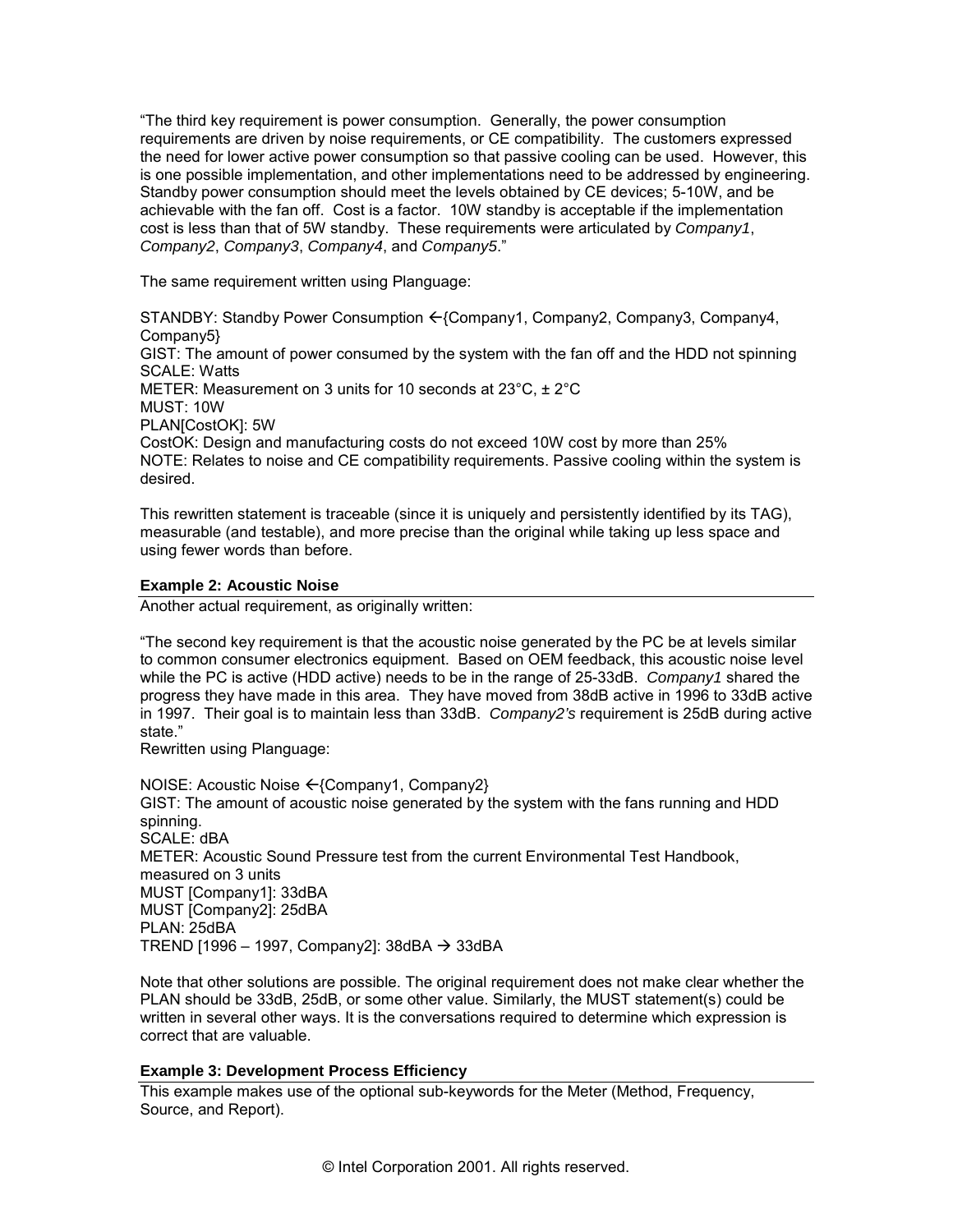EFFICIENT: The efficiency of the development process SCALE: Rework as a percentage of total effort expended METER: Examination of defect logs and project data METHOD: Total Rework (defect logs) divided by total effort (project tracking database) FREQUENCY: Measured monthly SOURCE: Software Process Engineering Team data REPORT: Senior Staff Meeting MUST: No more than 45% PLAN: No more than 35% PAST: 50-60%  $\leftarrow$  guess, based on industry averages.

#### **Example 4: Software Scalability**

Scalability.CPU: The CPU usage pattern under increasing application stress.

SCALE: Minimum application transactions per second required to sustain 100% CPU utilization for at least 15 seconds.

METER: Stress testing of the application using automated software drivers and a representative operational profile.

MUST [Single Processor, 500MHz]: At least 45 TPS PLAN [Single Processor, 500 MHz]: At least 60 TPS

#### **Example 5: Security**

This example illustrates how fuzzy concepts can be marked as needing clearer definition. The requirement could be used as a template for several projects, with the terms and achievement levels defined as needed for each one:

Security.Access: The resistance of the system to <unauthorized access>.

SCALE: Time required to obtain <unauthorized access> to the system using commonly available tools and techniques.

METER: Attempted <access> by a team of two skilled security engineers with no special knowledge of the system.

PLAN: At least 16 hours MUST: At least 8 hours

#### Example **6: Memory Use**

TAG: MemoryUse

GIST: The amount of memory used by the application.

SCALE: Megabytes

METER: Performance Log observations made during system testing.

PLAN [Peak committed memory, Representative Operational Profile]: No more than 24 MB

PLAN [Peak committed memory, Stress Profile]: No more than 40 MB

PLAN [Average committed memory, Representative Operational Profile]: No more than 16 MB PLAN [Average committed memory, Stress Profile]: No more than 24 MB

Representative Operational Profile: DEFINED: An operational profile that is likely to occur during use of the system after deployment. Specifically not a profile designed to stress the application in ways not possible or rarely encountered in actual use.

Stress Profile: DEFINED: An operational profile designed to cause extreme resource consumption or challenge the system's performance, regardless of whether the profile is likely or even possible to occur in actual use.

# **Lessons Learned Introducing Planguage at Intel**

Planguage has been among the most popular topics in the requirements engineering coursework taught at Intel. The material has been presented to a broad cross section of the company, in terms of both job function and geographic location. Students embrace Planguage because it solves a real problem with elegance and simplicity. Most teams have felt the pain of mismatched